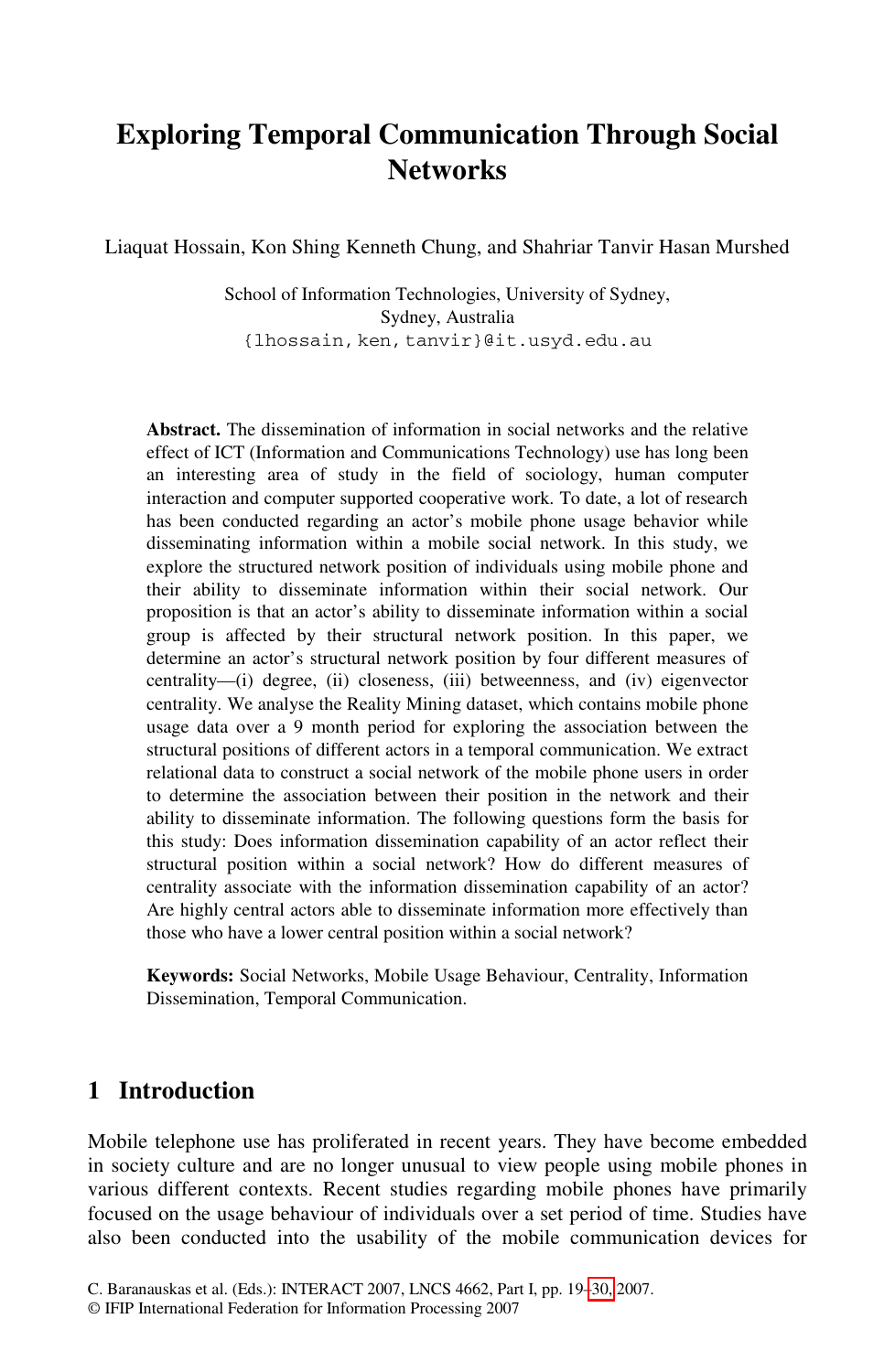understanding dissemination behaviour and innovation patterns [3, 15]. Concrete research into the relationship between a user's position in the mobile social network and their ability to disseminate information in that particular network are relatively few. The objective of this study is to explore this relationship to discover the effect of different network structure and positions on an actor's ability to effective disseminate information within the network. In particular, the study explores how different types of centrality measures give an actor the best ability to disseminate information within a social network. We suggest that the positioning of an actor within a network is closely associated with their ability to disseminate information. An actor's structural position is determined by various measures of centrality: in-degree, out-degree, closeness, betweenness and eigenvector centrality [10]. These measures allow for calculation of an actor's position in the network whilst determining their relationship with surrounding actors in the network. We analysed the reality mining dataset, which contains information collected on 100 mobile users over a nine month period, to elicit the mobile social network for the study. We then conducted preliminary analysis of the mobile usage behavior of the individual subjects contained within the dataset to form the basis for argument. A model representing different network structures affecting information dissemination is constructed using the software application to illustrate the differences between the different measures of centrality. This study may have a profound impact on the way organisations select individuals for projects due to their capability to co-ordinate resources, which directly come from their ability to disseminate information. Furthermore, insights on the association between an individual's social structure and capacity to disseminate information provide us with an awareness of human-interactions in mobile and temporal contexts. This is useful for building contextualized awareness HCI tools.

# **2 Background**

The Reality Mining project represents one of the largest mobile phone experiment attempted in academia to date [8]. The study consists of 100 Nokia 6600 smart phones pre-installed with several pieces of software developed by the Massachusetts Institute of Technology (MIT), as well as a version of Context application from the University of Helsinki. The dataset, which is a MySQL relational database, was collected for the purpose of monitoring mobile phone usage behavior in order to model complex social systems. The information collected includes call logs, Bluetooth devices in proximity, cell tower IDs, application usage and phone status (such as charging and idle). The Reality Mining dataset contains data collected by one hundred human subjects over the course of nine months and represents approximately 350,000 hours of data on users location, communication and device usage behavior over the course of the 2004- 2005 academic year. The project is still ongoing and upon completion of the study the dataset will contain 500,000 hours  $(-60 \text{ years})$  of continuous data on daily human behavior. The subjects contained in the dataset are 75 users who are either students or faculty in the MIT Media Lab, while the remaining 25 users are incoming students at MIT Sloan business school. Of the 75 users at the Media Lab, 20 are incoming masters students and 5 are incoming MIT freshmen.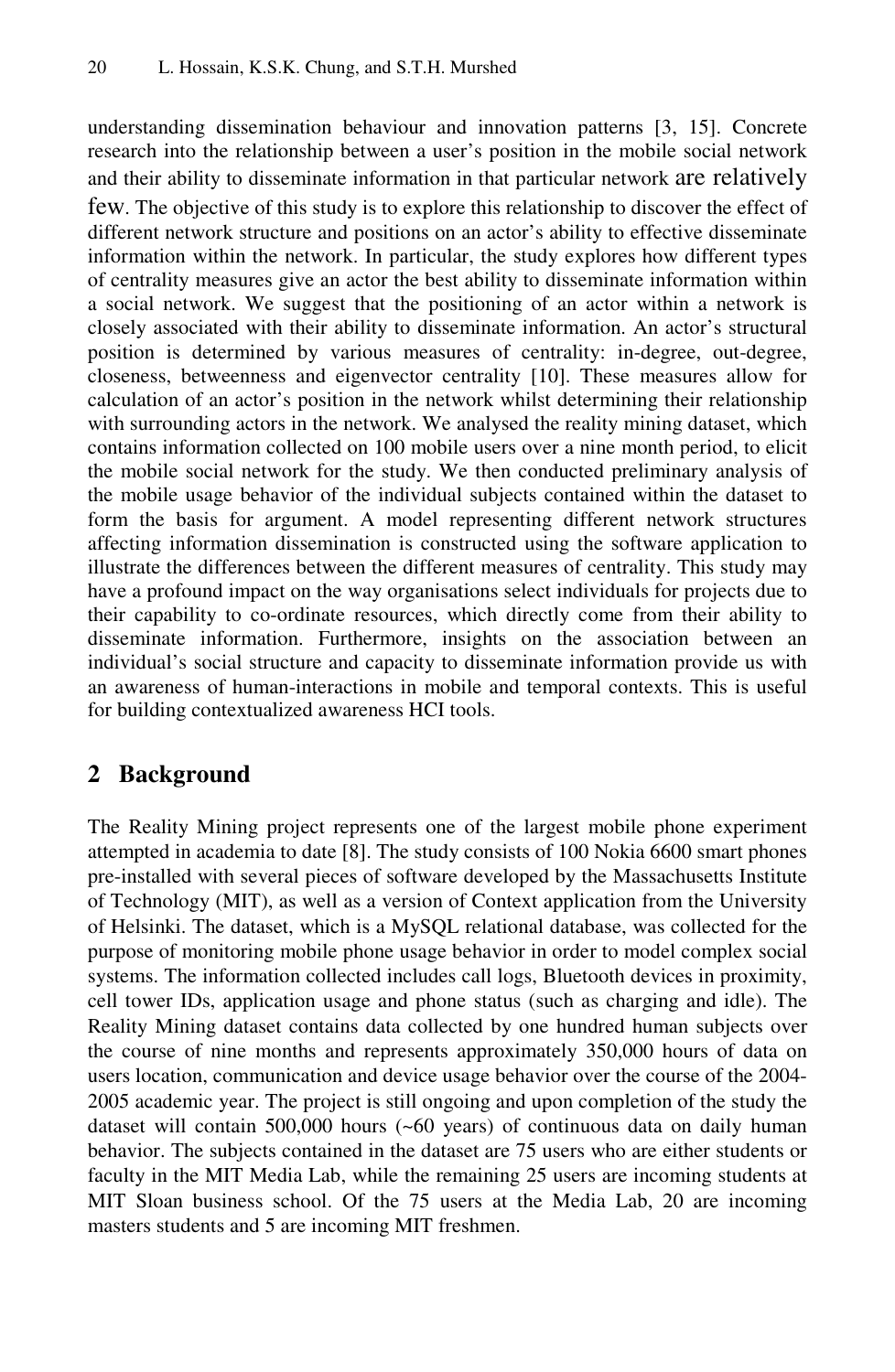#### **3 Information Dissemination Through Social Network**

Disseminating information in social networks is a complex and nuanced process that is the sum of many individual actions. It is difficult to overestimate the importance of social networks in the processes of disseminating and receiving information [13]. Based on the information itself and on contextual factors, a person may choose to share the information as it to selected people in his social network or may modify the information (e.g. remove details) before disseminating it. Goecks and Mynatt [11] state that contact and availability information is often closely guarded and shared only with the people in one's personal social network. Friends talk about books that they've recently read and share photos of their children. Colleagues share ideas, data, and references when collaborating. These are some examples of the types of information disseminated in a social network. Fisher and Dourish [9] argue that the information disseminated can be traced and that there is structure in dissemination. Furthermore, such network structures can be used to build contextualized awareness tools that successfully present an appropriate selection of information.

Borgatti [5] documented how different measures of centrality can be matched to the kinds of information flows that they are appropriate for. Specific simulations were conducted to examine the relationship between type of information flow and the differential importance of nodes with respect to measurements such as speed of reception of traffic and frequency of receiving traffic. It was discovered that traditional centrality measures were fully applicable only for specific flow processes they are designed for, can be regarded as generating expected values for certain kinds of node outcomes (such as speed and frequency of reception) given implicit models of how information disseminates. There are five well known measures of centrality which are commonly used in social network analysis. These are in-degree, out-degree, closeness, betweenness and eigenvector centrality.

Closeness centrality of a node (or actor) as defined by Freeman [10], is the sum of the graph-theoretic distances from all other nodes, where the distance from a node to another is defined as the length (in links) of the shortest path from one to the other. Borgatti [5] argues that in a flow context, ordinarily you would interpret closeness as an index of the expected time until arrival of something flowing through the network. Borgatti also noted that nodes with lower raw closeness scores have short distances from others so will tend to receive flows sooner, assuming that what flows originates from all other nodes with equal probability, and also assuming that whatever is flowing manages to travel along shortest paths.

Betweenness centrality is defined as the 'share' of times that a node *i* needs a node *k* (whose centrality is being measured) in order to reach a node *j* via the shortest path (Freeman 1979). Betweenness is conventionally thought to measure the volume of traffic moving from each node to every other node that would pass through a given node [16]. Thus, it measures the amount of network flow that a given node 'controls' in the sense of being able to shut it down if necessary.

Eigenvector centrality is defined as the principal eigenvector of the adjacency matrix defining the network [4]. The idea proposed by Bonacich is that even if a node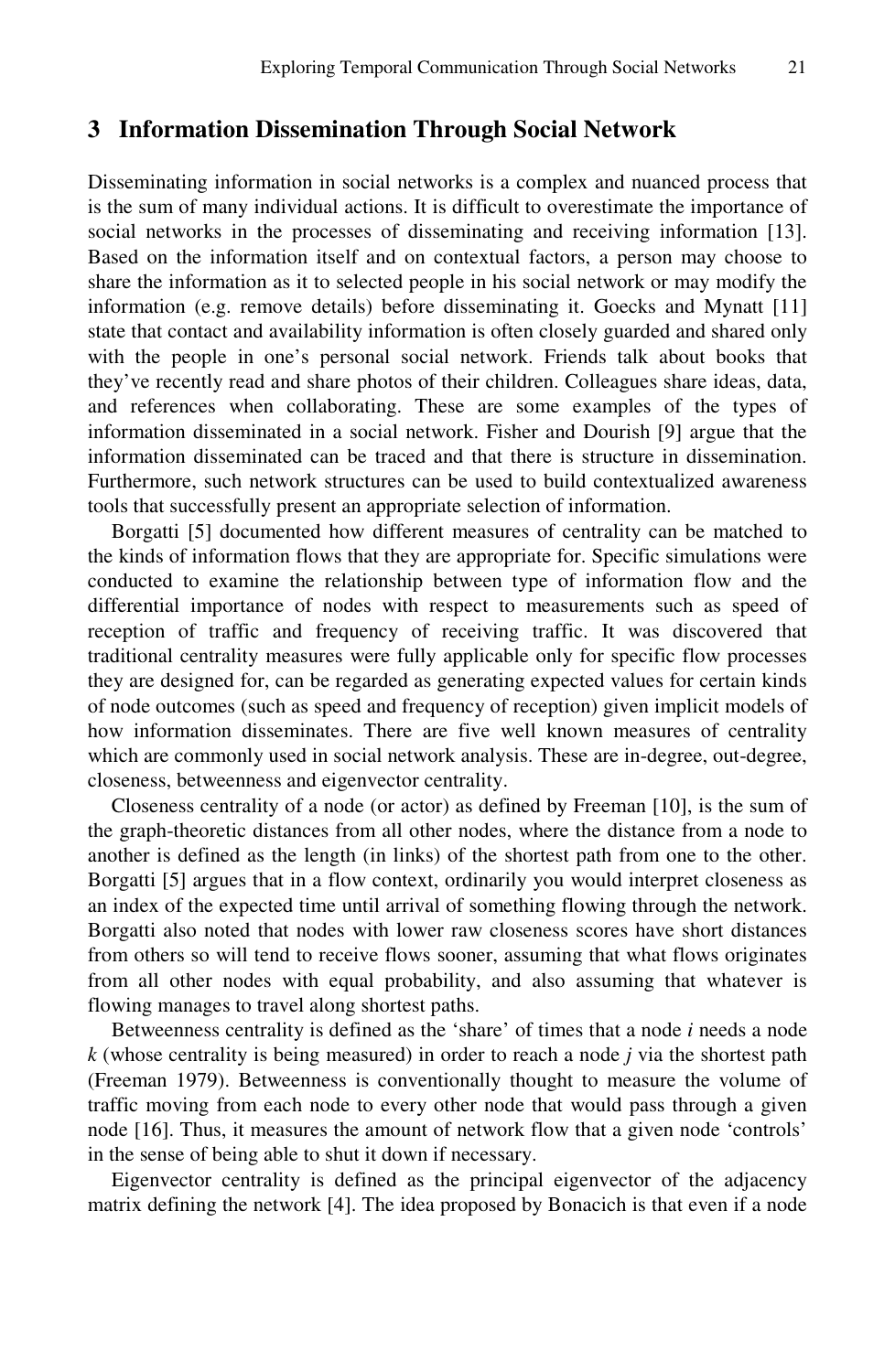influences just one other node, who subsequently influences many other nodes (who themselves influence still more others), then the first node in that chain is highly influential. At the same time it can be seen that eigenvector centrality is providing a model of nodal risk such as a node's long term equilibrium risk of receiving information traffic is a function of the risk level of its contacts [5].

Finally, degree centrality can be defined as the number of ties incident upon a node [10]. That is, it is the sum of each row in the adjacency matrix representing the network. Degree centrality can also be defined as the number of paths of length one that emanate from a node [14]. As a result, one way to interpret the measure would be in terms of an implicit process that involves no indirect links. For information flow this means that a highly central actor will be more active in disseminating information in that they have more ties to other actors in the network. In light of the social network concepts and measures discussed for making information dissemination structure visible, we ask the research questions: (i) does information dissemination capability of an actor reflect their structural position within a social network? (ii) How do different measures of centrality associate with the information dissemination capability of an actor? (iii) Are highly central actors able to disseminate information more effectively than those who have a lower central position within a social network?

#### **4 Method**

The initial dataset contained voice and text message data regarding interactions made by the 100 participants in the study to members, both internal (eg. other subjects) and external (eg. friends, family) to the study. As a first step in data analysis, we concentrated on the interactions made by the participants (in the study) to other members who were also involved in the study. Such interactions were considered to be internal interactions. Interactions between members of the study and outsiders were deemed as external interactions.

There are a total of 897,921 interactions contained in the Reality Mining Dataset. We decided the best way of separating the data was to create a new table containing only the voice records which contained internal interactions. We then used certain thresholds to gather only the data we thought would be suitable to determining valid relationships between members of the study. We applied the bootstrapping mechanism by applying a threshold limit of a minimum of 5 interactions to take place before a valid relationship could be deemed to have substantial information disseminated. This approach is similar to the email study conducted by Adamic and Adar [1]. Calls of duration 0, which surprising there were many of, were also deemed as invalid data for our study. It could only be assumed that such calls were made to retrieve voice messages as the number called by the sender was the same as the number of the sender.

From this threshold we were able to gain a table of internal interactions for our data of 30,620 voice call records. The respective strengths, which were the number of interactions between each participant, were then calculated and exported into a text file, later which was read into the UCINET program [7] for social network analysis. We were then able to alter the view of the network diagram according to different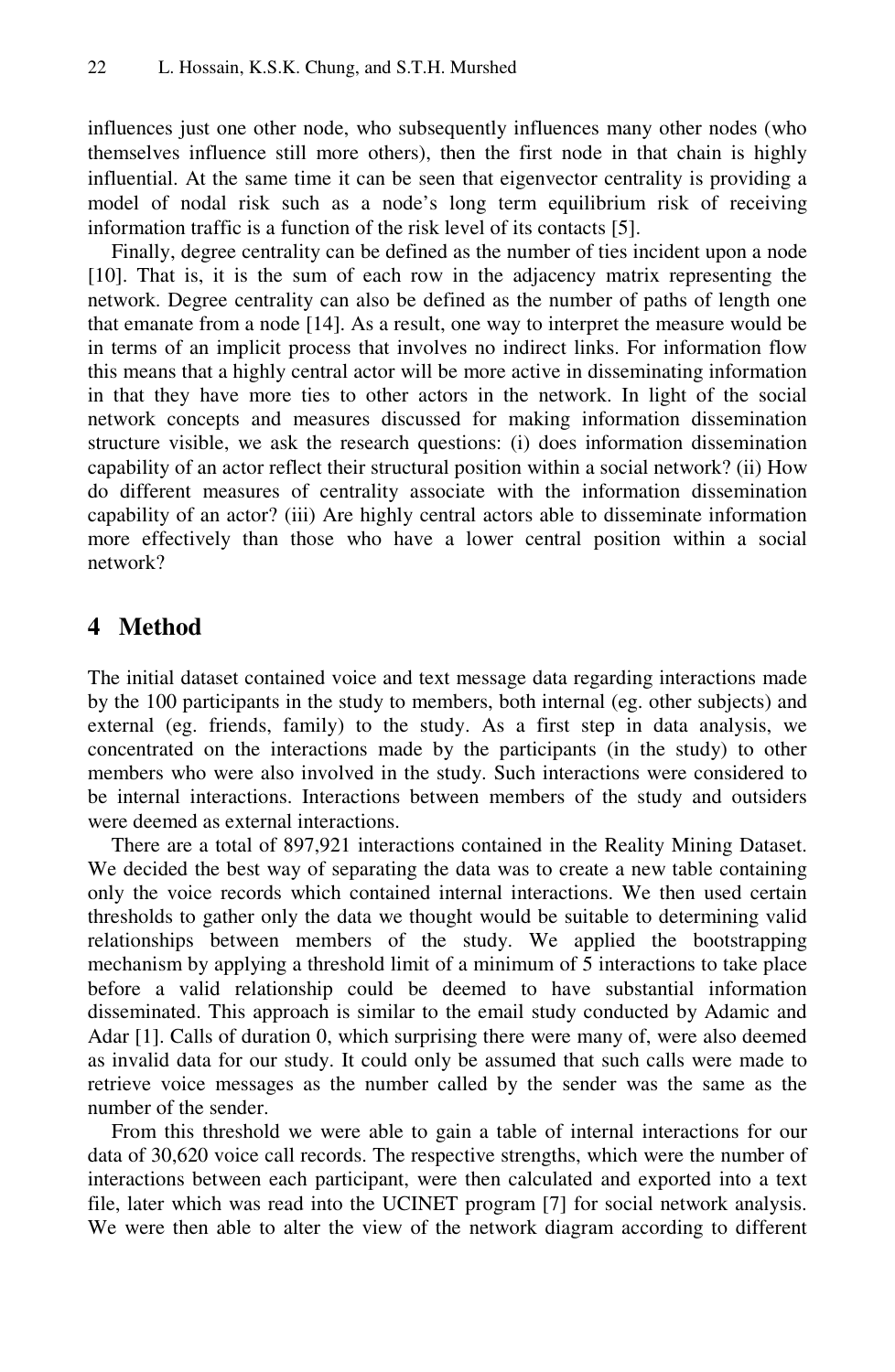variables based on the strengths of the relationships, for example only displaying relationships with tie strength greater than 10.

In order to calculate the information spread, we used an information dissemination index adapted from Bae [3]. According to Bae, the information dissemination index was a numerical value based on data collected that determined which members of a network had been more involved in communicating with other members. Our own information dissemination index to determine which participants contributed more to the information flow in the network was as follows:

Information Dissemination Index:

#voice calls sent - #voice calls received #voice calls sent + #voice calls received

Regardless of range, the information dissemination index is +1 if somebody only makes calls and doesn't receive any calls. The index is -1, if somebody only receives calls and does not make any calls. The index is 0, if somebody has totally balanced communication behaviour, sending and receiving the same number of calls.



**Fig. 1.** Visualisation of the mobile phone interaction pattern between participants with tie strength

Results and analysis were gathered by mining the modified dataset using PHP scripts with embedded SQL commands. Using these commands we were able to discover call activity information which could then be combined with centrality information from UCINET to report the findings seen in the next section.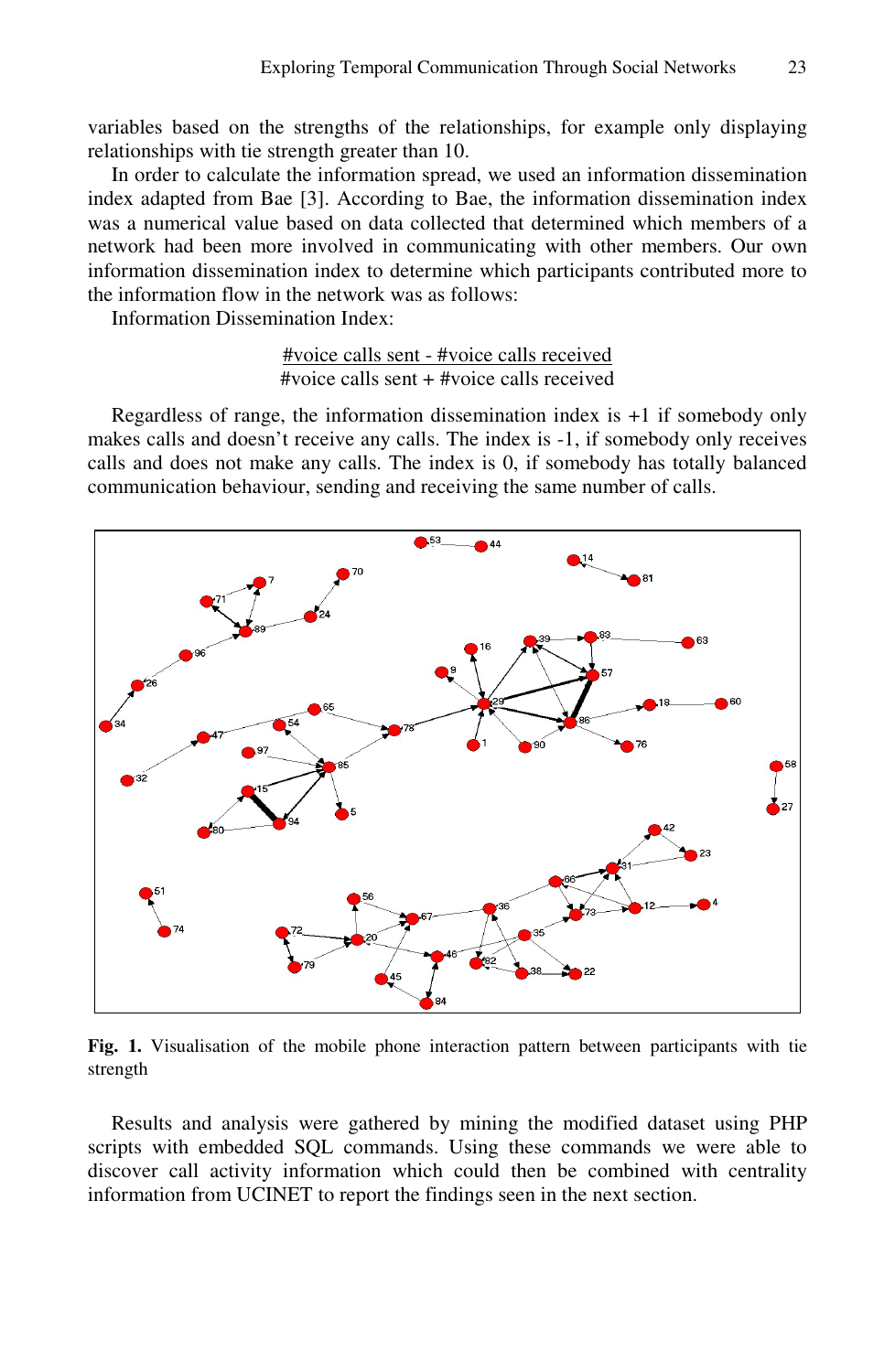## **5 Results and Analyses**

From the preliminary analysis that was conducted, it was revealed that an actor who was centrally based in the mobile communication network was more likely to have a greater ability to disseminate information throughout the network. Figure 1 depicts a visual analysis (sociogram) of the communication of the participant network - that is, calls made to and from the participants with the threshold applied are represented in the sociogram. Clearly, there are three major components in the sociogram which represents a clique group or cluster. It is possible that such cliques arise as a result of participants belonging to the same school or group within MIT (eg. Sloan School of Management). There are also a couple of periphery actors who do not belong to any of the clusters. Their communication frequency is low. The number of interactions made is visually represented as strength of the tie, as indicated by thickness of the lines. Hence, actors 57, 86, 15, and 94 are interesting nodes to take interest of as communication pertaining to these actors is particularly high. Further analysis shows that these actors represent the top four participants who communicated the most within the network of the participants themselves. Figure 2 below shows the top ten participants in the study when their interactions with other members were analysed.



**Fig. 2.** Top ten participants showing call activity

Table 1 below highlights particular actor's in and out degree statistics as well as their information dissemination index calculations.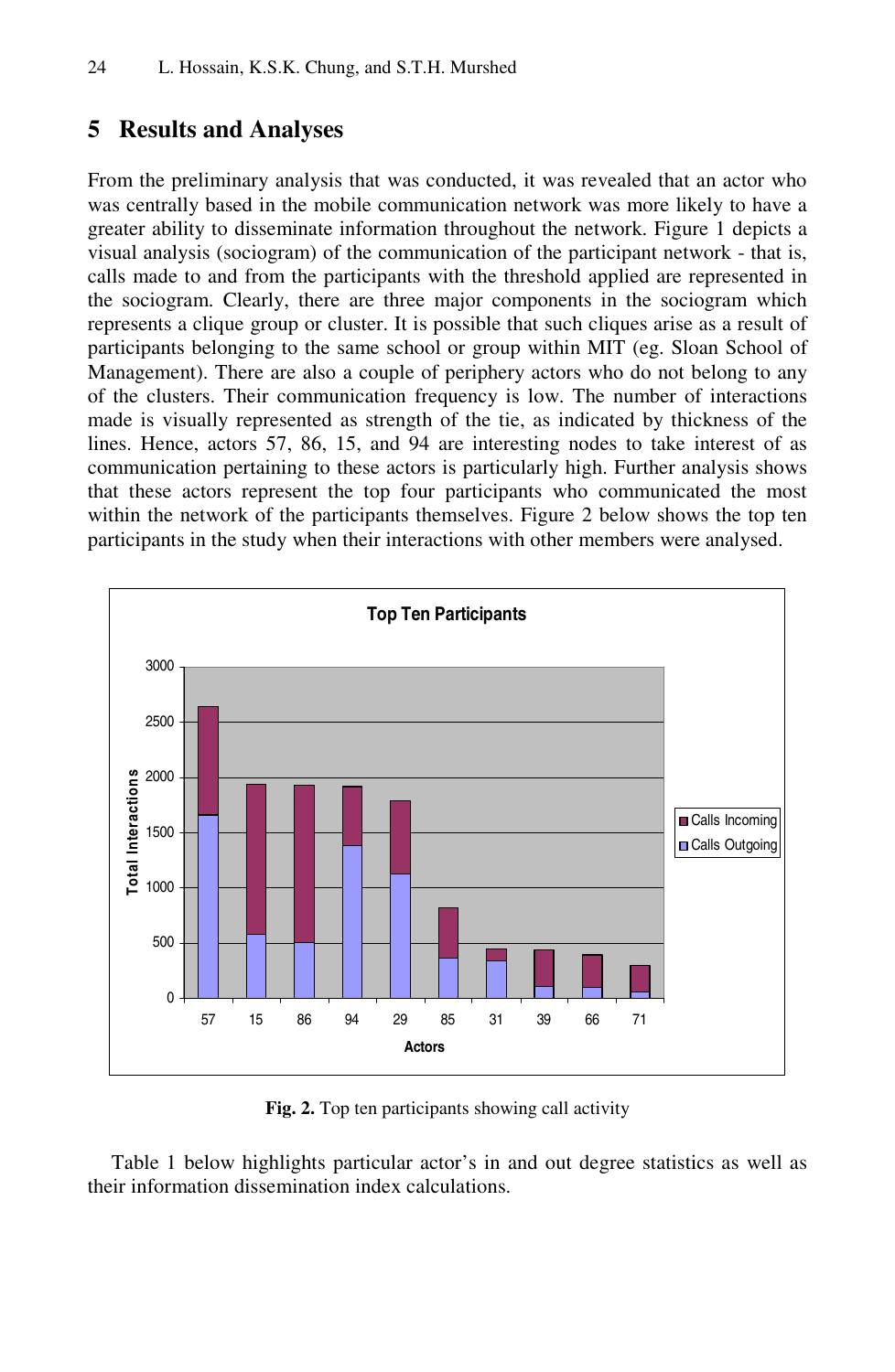| Actor | <b>OutDegree</b> | <b>InDegree</b> | <b>Total</b><br><b>Interactions</b> | <b>Information</b><br><b>Dissemination</b><br><b>Index</b> |
|-------|------------------|-----------------|-------------------------------------|------------------------------------------------------------|
| 57    | 1660             | 974             | 2634                                | 0.26                                                       |
| 15    | 578              | 1362            | 1940                                | $-0.404$                                                   |
| 86    | 503              | 1425            | 1928                                | $-0.478$                                                   |
| 94    | 1381             | 537             | 1918                                | 0.44                                                       |
| 29    | 1126             | 663             | 1789                                | 0.258                                                      |
| 85    | 367              | 448             | 815                                 | 0.042                                                      |
| 31    | 339              | 111             | 450                                 | 0.504                                                      |
| 39    | 108              | 325             | 433                                 | $-0.501$                                                   |
| 66    | 99               | 297             | 396                                 | $-0.5$                                                     |
| 71    | 56               | 237             | 293                                 | $-0.618$                                                   |

**Table 1.** Information dissemination index and degree values of the top ten participants of the study

Hanneman [12] states that degree centrality is actually the greatest measure of actors in positions to disseminate information. He suggests that actors who have more ties to other actors may be advantaged to an extent because they have many ties, they may access to, and be able to call on more resources of the network as a whole. The evidence and the results from our study seem to agree with this notion, that an actor with a high degree of centrality is in a better position than others to disseminate information to other members of the network.

| Actor | <b>Betweeness</b> | Ranking | <b>InDegree</b> | Ranking        | <b>OutDegree</b> | Ranking |
|-------|-------------------|---------|-----------------|----------------|------------------|---------|
| 29    | 9.585             |         | 663             | $\overline{4}$ | 1126             | 3       |
| 15    | 8.914             | 2       | 1362            | $\overline{c}$ | 578              | 4       |
| 86    | 8.741             | 3       | 1425            |                | 503              | 5       |
| 85    | 7.663             | 4       | 448             | 6              | 367              | 6       |
| 94    | 7.614             | 5       | 537             | 5              | 1381             | 2       |
| 57    | 6.987             | 6       | 974             | 3              | 1660             |         |
| 35    | 5.195             | 7       | 10              | 71             | 65               | 20      |
| 20    | 5.309             | 8       | 109             | 21             | 191              | 10      |
| 66    | 4.24              | 9       | 297             | 8              | 99               | 17      |
| 71    | 3.713             | 10      | 237             | 9              | 56               | 23      |

**Table 2.** Betweeness compared to degree centrality – scores and rankings

It can be seen from table 2 that the actors with high betweenness centrality scores generally agree with their high scores for degree centrality. Actors 29, 15, 86, 85, 94 and 57 have high betweenness centrality scores which are well above average for the network. There is also a low level of variance in the network relative to the mean when betweenness is concerned (table 3); this could mean that the actors with high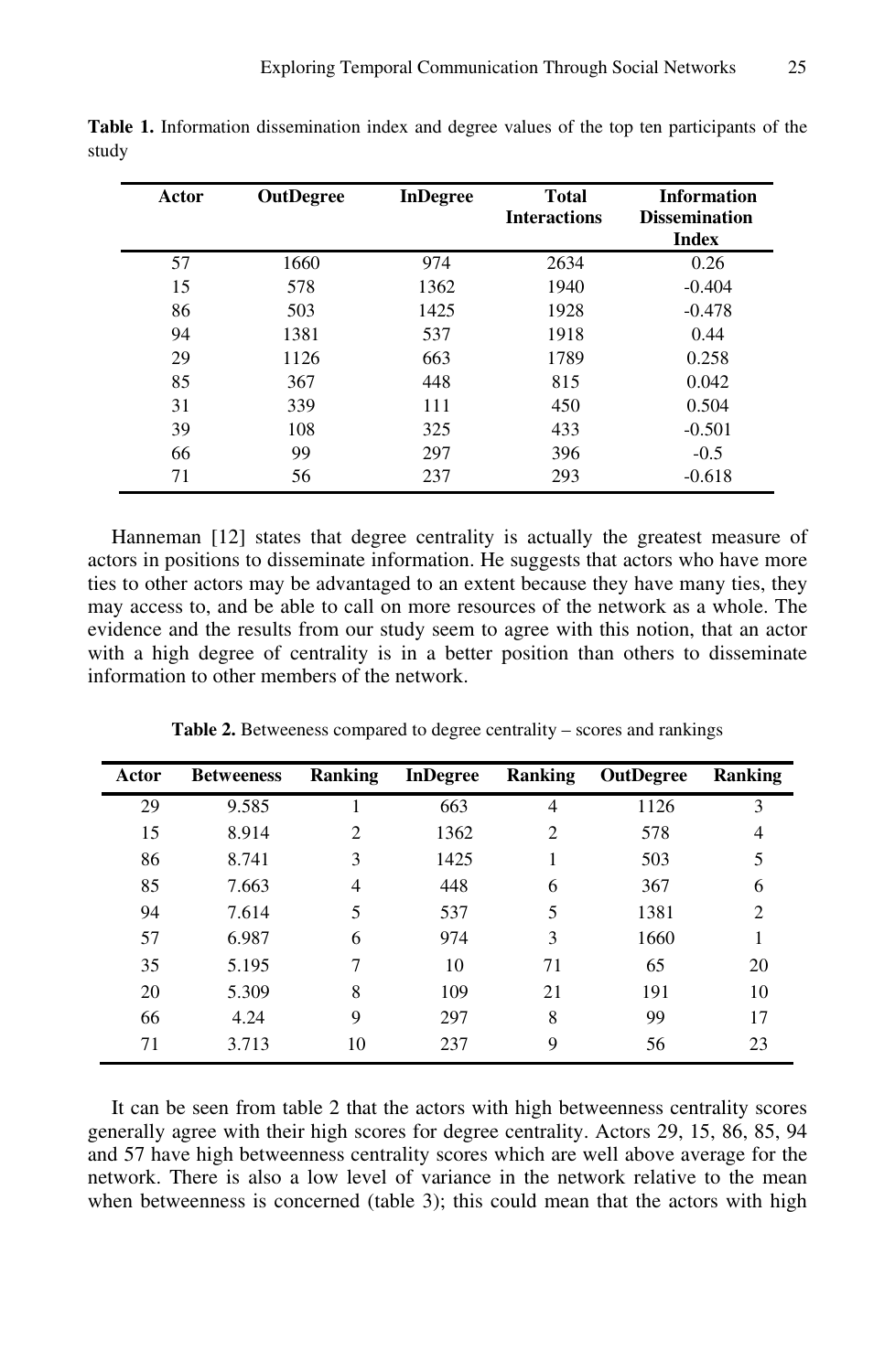|                | <b>Degree</b> | <b>Closeness</b> | <b>Betweeness</b> | <b>Eigenvector</b> |
|----------------|---------------|------------------|-------------------|--------------------|
| Mean           | 4.068         | 2.332            | 1.034             | 7.814              |
| <b>Std Dev</b> | 2.593         | 0.347            | 1.952             | 16.501             |
| Sum            | 244.068       | 139.939          | 62.069            | 468.868            |
| Variance       | 6.722         | 0.120            | 3.809             | 272.267            |
| Min            | 1.695         | 1.695            | 0.000             | $-0.000$           |
| Max            | 13.559        | 2.670            | 9.585             | 72.480             |

**Table 3.** Summary statistics for all measures

betweenness scores can be deemed as quite centralised. The top six actors in betweenness scores also feature prominently in the rankings for out and in degree. These members are considered to have a lot of influence in the network as a lot of other participants depend on them to make connections with other people. In other words, as they are "between" a lot of other interactions, their level of call activity is relatively high. Interesting though are some of the participants that scored highly with regards to betweenness but have a quite a low ranking with in degree or out degree compared. A prime example of this is actor 35 who has the 7th highest betweenness centrality score but fares quite lowly when in degree is concerned. This can be seen as an indication that actor 35 may have a structural network position of a peripheral facilitator to separated sub networks within the entire network. This position may not be apparent when just viewing the network using in and out degree measurements. This is also the case for actor 20, whose betweenness centrality score ranking is much higher than their degree calculations. In both cases they have a higher out degree score than in degree, which agree with a position of passing on information to other groups in the network. It can thus be proposed that different types of centrality measures affect a participant's network position. Clearly, some members of the network have a higher position when a different centrality measure is used and this can distinguish their position in the network for different purposes, where it may become apparent of different positions a member may hold.

Closeness centrality and eigenvector centrality measures were also calculated to discover if it has any impact on the findings about actors who have demonstrated to have a better position to disseminate information. Table 4 shows the top ten eigenvector centrality scores achieved by participants in the study and is compared to their ranking in the closeness centrality calculations.

The eigenvector approach is an important measurement as it is an effort to discover the most central actors (i.e. those with the smallest farness from others) in terms of "global" or "overall" structure of the network, and to pay lesser attention to patterns that are more "local". In other words, we want to find nodes that have an influence on the way other nodes may disseminate information. Again it can be seen from table 4 that actors 29, 86, 57, 39 and 94 have high eigenvector centrality scores and this indicates they are more central to the main pattern of distances among all of the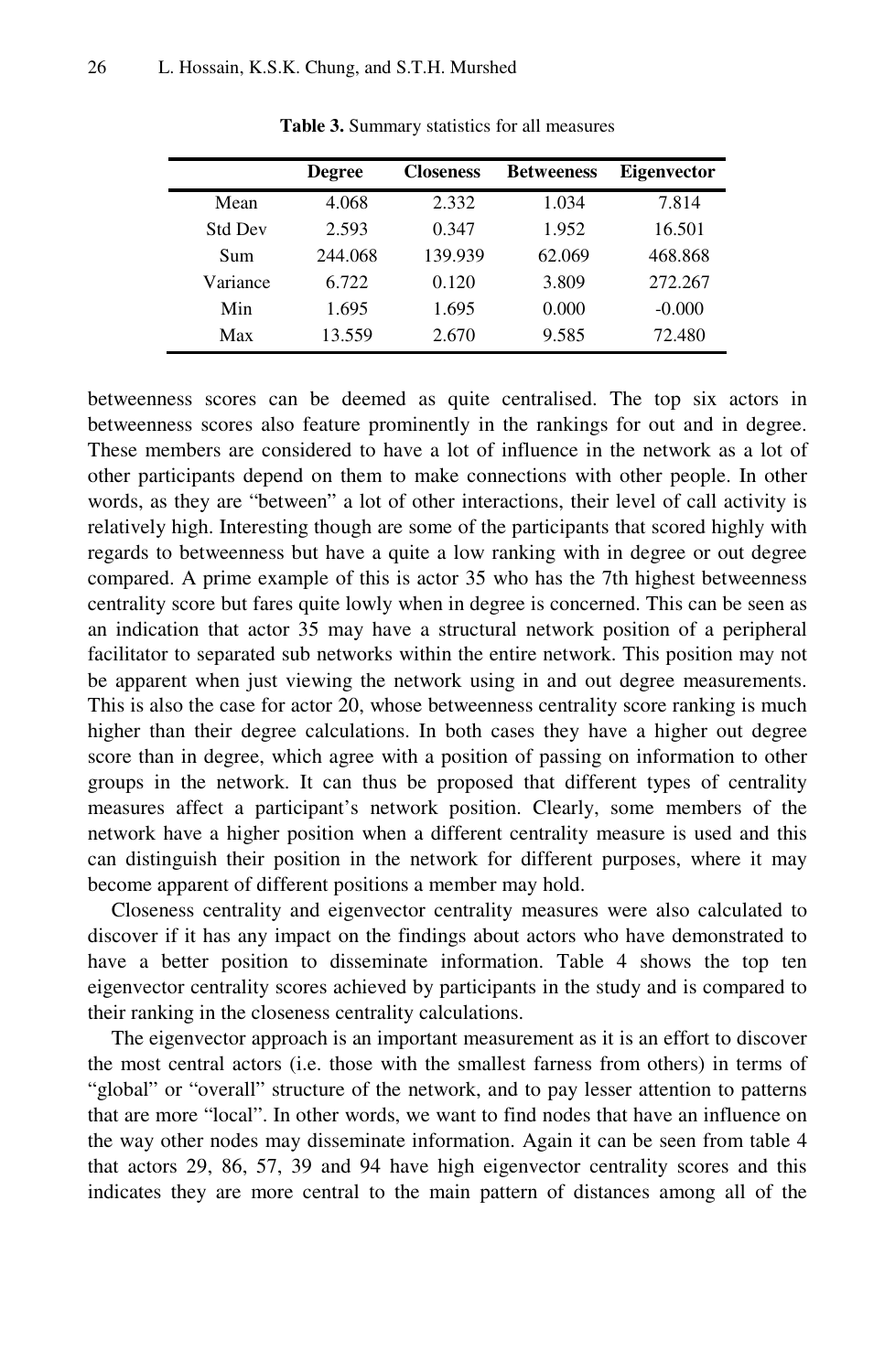actors. There is high variance in the eigenvector calculation relative to the mean (table 3). This may add to the fact that these actors have a lot of influence in the network which aids the results already seen that they are able to disseminate more information due to their structural position in the social network.

| Actor | <b>Eigenvector</b> | Ranking | <b>Closeness</b> | Ranking |
|-------|--------------------|---------|------------------|---------|
| 29    | 72.48              |         | 2.67             |         |
| 86    | 63.661             | 2       | 2.656            | 3       |
| 57    | 56.145             | 3       | 2.654            |         |
| 39    | 56.145             | 4       | 2.654            | 4       |
| 94    | 50.76              | 5       | 2.633            | 12      |
| 90    | 34.347             | 6       | 2.648            |         |
| 85    | 30.256             | 7       | 2.655            | 6       |
| 78    | 22.13              | 8       | 2.667            | 2       |
| 16    | 18.286             | 9       | 2.643            | 8       |
|       | 18.286             | 10      | 1.881            | 31      |

**Table 4.** Eigenvector versus closeness centrality

Closeness centrality approach emphasises the distance of an actor to all others in the network by focusing on the distance from each actor to all others. Again, even though the numbers of results of the closeness calculations vary very little, the same highly central actors which were mentioned previously are again ranked very quite highly but with a very low standard deviation. It seems the actors are quite close to one another which facilitates dissemination of information for the central actors.

Finally, we conducted a multi-mode analysis taking into account all forms of centrality measurements and actors call activity, which can be deemed as their information dissemination ability. The basis of the multi-mode analysis is based on evidence that out-degree centrality is the most important determinant of an actor's position in a social network because it indicates the level to which an actor is able to communicate [12]. With this in mind we have taken the top 25 actors as per their out degree centrality score and compared these ranks with their ranking in all other measurements of centrality to determine each actor's position in the network and how this compares to their call activity.

Each actor is given a rank for each respective centrality measure out of 25, if an actor scored 0 for that particular centrality measure then they are given a rank of 25 for that measure. Once all the ranks have been determined then are then added up across each row to determine an actor's total score. The lower the score the more centrally positioned an actor is deemed.

Once again, familiar actors which have been previously reported to have the highest call activity are deemed to be the most centrally positioned and are therefore proposed to be in a better position to disseminate information. Below is a diagram which depicts these results in graphical form with the more central actor's closer to the centre of the circle.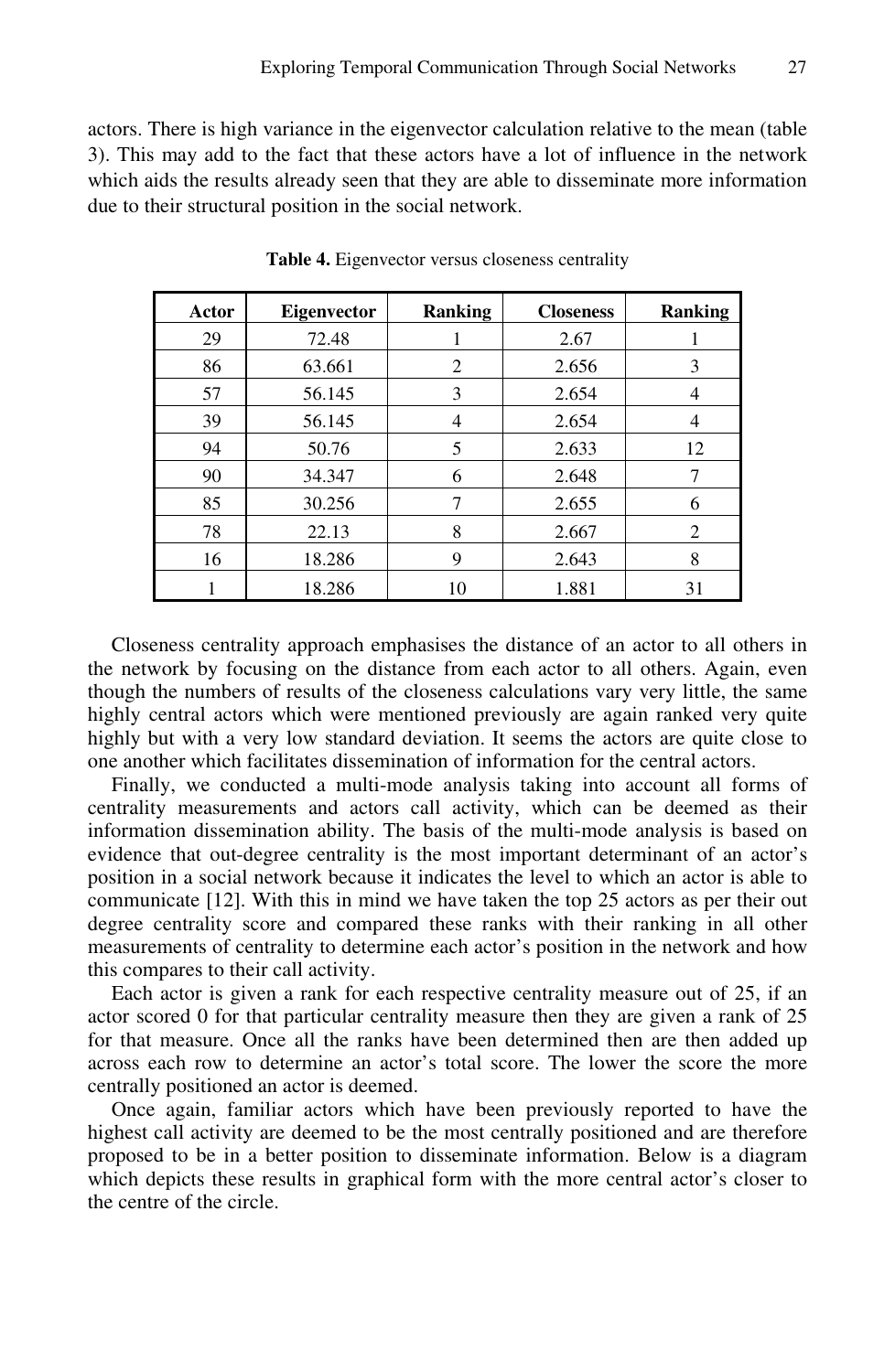

**Fig. 3.** Actors' central position with call interactions colour-coded

From figure 3, the closer the actor is to the centre the better their overall centrality score is, which leaves them in a better position to disseminate more information than members who are less centrally located. This correlates to the particular actor's call activity, which is also the amount of information disseminated. As seen from figure 3, actor 29 is most centrally positioned in the network and also has the 5th highest call activity with a total of 1789 interactions. Actor 57 who has the highest number of interactions in the group is the 4th best centrally positioned member of the network. Overall, it can clearly be seen that all of the actor's with high call activity ( $> 1500$ ) are in the two inner most circles which gives them the ability to disseminate more information because they are more central in the network than the other members of the study. In general, the results and findings from this study seem to converge to the argument that an actor's structural position in a social network affects their ability to disseminate information. The pattern indicates that actors who have high centrality scores figure prominently in outgoing and incoming calls which corresponds to their increased ability to disseminate more information. The findings bear implications for researchers and scholars in the human computer interaction field and those involved in computer-supported and cooperative work. First, structure and position of individuals dictate information dissemination and flow. Second, traces from the network structure generate insights which are invaluable for the design and development of communication tools in mobile and dispersed personalised contexts.

## **6 Conclusion**

Drawing on the results and findings from this study, it can be seen that an actor in a more centrally favored position does have an increased ability to disseminate more information to other members of a network than someone with a more peripheral position. That said, it can also be seen from the results that the importance of a particular actor may not become apparent until different centrality measures are taken into account. This can dramatically change the structural position of a particular actor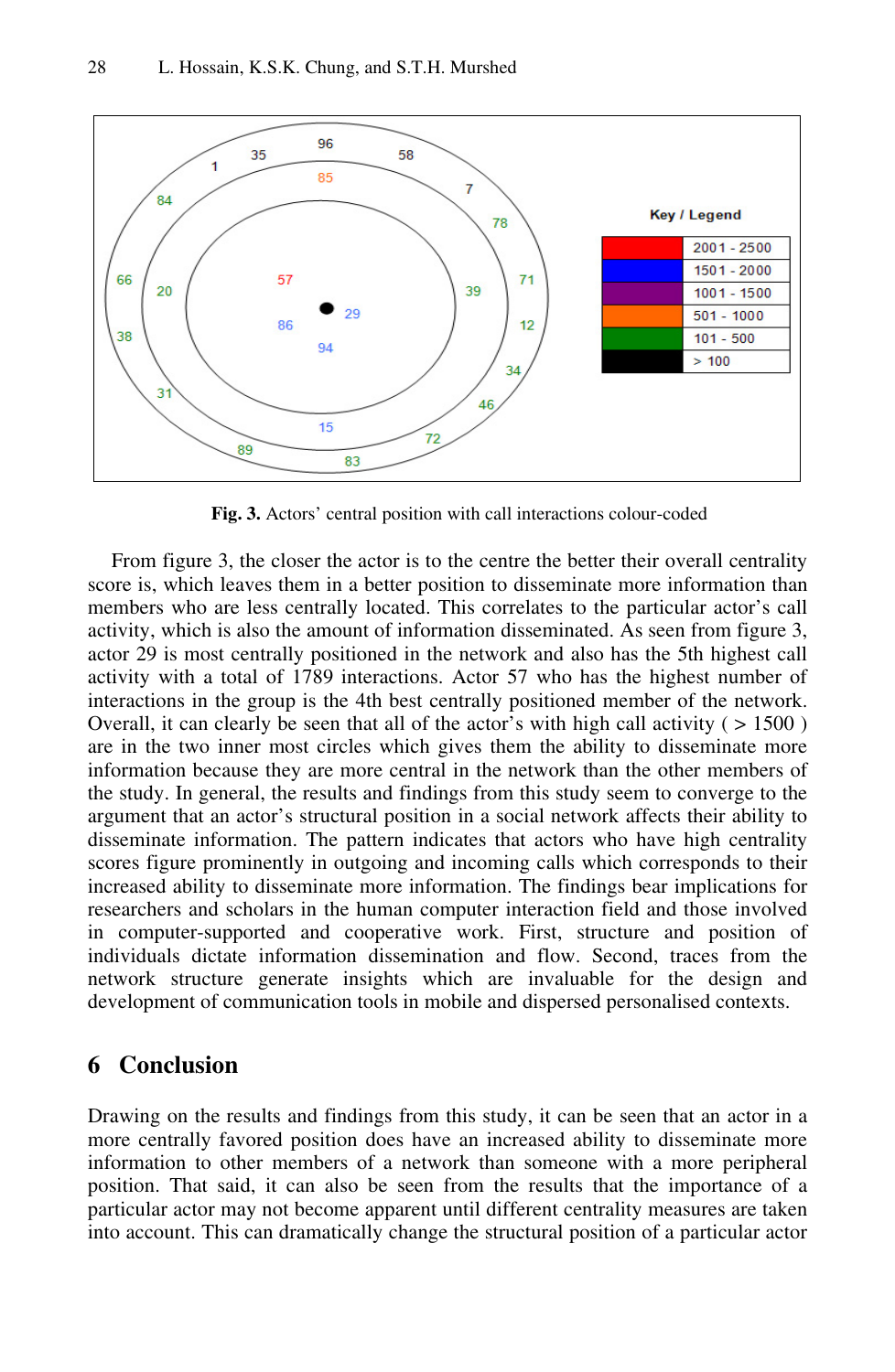and increase their prominence in a social network, without the actor necessarily being a central figure.

The results seem to agree with Hanneman's [12] view, in suggesting out-degree as an influential centrality measure when determining a central figure in an information flow. Although this does not mean they automatically are in the best information disseminating position in the network, eigenvector and betweenness measures also play a critical part in discovering which actors have the most influence and connections to distribute information to key divisions of the network. These measures become just as an important as out and in degree centrality measures for understanding an actors' communication structure [2, 6]. Further study needs to be carried out to explore centrality and information dissemination abilities in terms of correlation within different and similar group scenarios (eg. groups with high information dissemination indices as compared to low ones) rather than a large network to discover if these patterns stay consistent. A multiplex relational analysis (such as short message sent and received, and video calls sent and received) also needs to be conducted within the group and outside the group of the participants' network to gain a further understanding of the complexities and dynamics of information dissemination behaviour, in relation to the actor's network. Such understanding helps us to model social exchange behaviour from a social networks perspective. Furthermore, the interactions of these same actors at different timeperiods (quarterly) can be studied to understand changes in individual and group communication structures longitudinally.

#### **References**

- [1] Adamic, L., Adar, E.: How to Search a Social Network. Social Networks 27, 185–203 (2005)
- [2] Ahuja, M.K., Galletta, D.F., Carley, K.M.: Individual Centrality and Performance in R&D Groups: An Empirical Study. Management Science 49(1), 21–38 (2003)
- [3] Bae, S.J., Gloor, P., Schnorf, S.: Detection of Power User Patterns among High School Students in a Mobile Communication Network. In: Applications in Social Network Analysis 2005 (University of Zurich, Switzerland 2005)
- [4] Bonacich, O.: Power and Centrality: A Family of Measures. American Journal of Scoiology 92, 1170–1182 (1987)
- [5] Borgatti, S.: Centrality and Network Flow. Social Networks 27, 55–71 (2005)
- [6] Borgatti, S.P., Everett, M.G.: Notions of Position in Social Network Analysis. Sociological Methodology 22, 1–35 (1992)
- [7] Borgatti, S.P., Everett, M.G., Freeman, L.C.: Ucinet for Windows: Software for Social Network Analysis, Analytic Technologies, Harvard, MA (2002)
- [8] Eagle, N., Pentland, A.: Reality Mining: Sensing Complex Social Systems. Pervasive Ubiquious Computing 10, 255–268 (2006)
- [9] Fisher, D., Dourish, P.: Social and Temporal Structures in Everyday Collaboration. In: CHI 2004 Conference. Vienna, Austria, pp. 551–558 (2004)
- [10] Freeman, L.C.: Centrality in Social Networks: Conceptual Clarification. Social Networks 1(3), 215–239 (1978)
- [11] Goecks, J., Mynatt, E.D.: Leveraging Social Networks for Information Sharing. In: Proceedings of the 2004 ACM Conference on Computer Supported Cooperative Work, Chicago, Illinois, pp. 328–331. ACM Press, New York (2004)